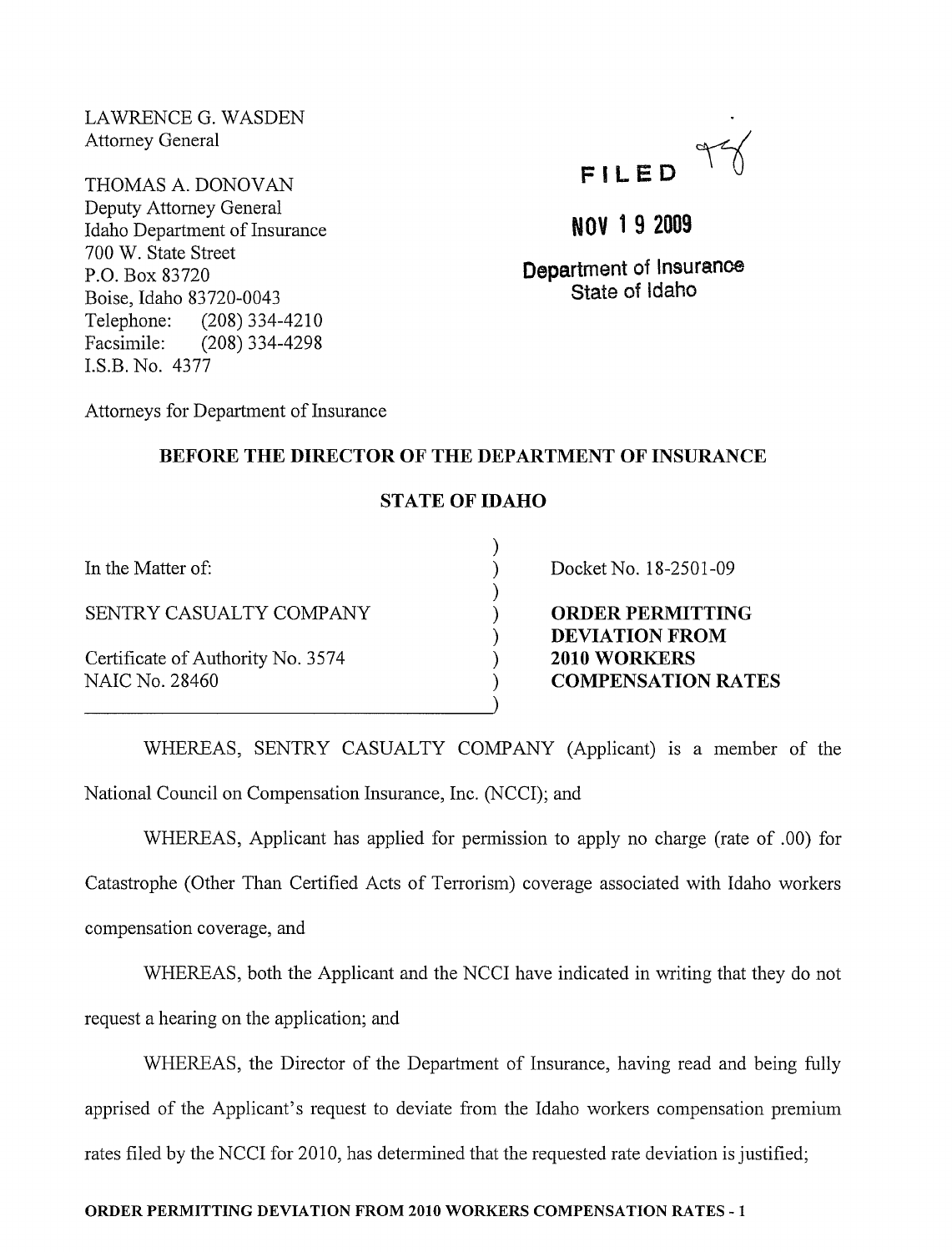NOW, THEREFORE, IT IS HEREBY ORDERED that, pursuant to Idaho Code § 41- 1614, the Applicant's request to apply no charge, that is, One Hundred percent (100%) deviation for the Catastrophe (other than Certified Acts of Terrorism) rate associated with Idaho workers compensation coverage is GRANTED. This deviation from the Idaho workers compensation premium rates filed by the NCCI for 2010 shall take effect January 1,2010, and shall remain in effect for one year from that date unless terminated sooner with the approval of the Director.

DATED this  $\frac{Q\left|\frac{H}{L}\right|}{\text{day of November 2009}}$ .

Winn/eur

Director

#### **NOTIFICATION OF RIGHTS**

This is a final order of the agency. Any party may file a motion for reconsideration of this final order within fourteen  $(14)$  days of the service date of this order. The agency will dispose of the petition for reconsideration within twenty-one (21) days of its receipt, or the petition will be considered denied by operation of law. See Section 67-5246(4), Idaho Code.

Pursuant to Sections 67-5270 and 67-5272, Idaho code, any party aggrieved by this final order or orders previously issued in this case may appeal this final order and all previously issued orders in this case to district court by filing a petition in the district court of the county in which:

- 1. A hearing was held
- ii. The final agency action was taken,
- iii. The party seeking review of the order resides, or operates its principal place of business
- iv. The real property or personal property that was the subject of the agency action is located.

#### **ORDER PERMITTING DEVIATION FROM 2010 WORKERS COMPENSATION RATES** - 2